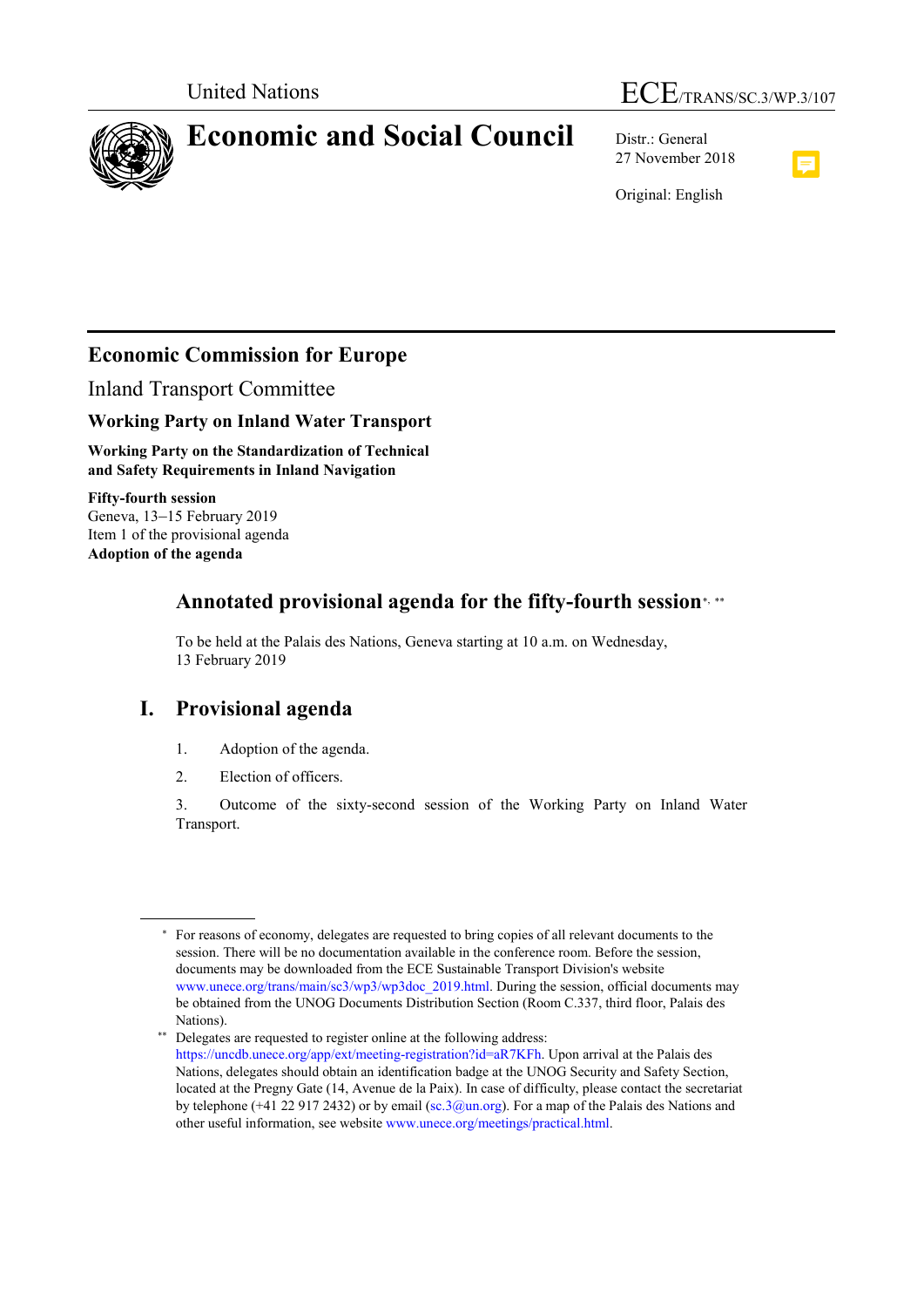4. Mutual recognition of boatmasters' certificates and harmonization of professional requirements in inland navigation:

- (a) Workshop "Education standards and professional requirements in inland navigation";
- (b) Recommendations on Minimum Requirements for the Issuance of Boatmaster's Certificates in Inland Navigation with a view to their Reciprocal Recognition for International Traffic (resolution No. 31, revised).

5. Follow-up of the International Ministerial Conference "Connecting by Inland Navigation".

- 6. Inland waterways infrastructure:
	- (a) European Agreement on Main Inland Waterways of International Importance;
	- (b) Inventory of Main Standards and Parameters of the E Waterway Network (Blue Book);
	- (c) Map of the European Inland Waterway Network (resolution No. 30).
- 7. Standardization of technical and safety requirements in inland navigation:
	- (a) European Code for Inland Waterways (resolution No. 24, revision 5);
	- (b) Prevention of pollution of inland waterways by vessels (resolution No. 21, revised);
	- (c) Recommendations on Harmonized Europe-Wide Technical Requirements for Inland Navigation Vessels (resolution No. 61, revision 2).
- 8. Automation in inland navigation and smart shipping.

9. Promotion of River Information Services and other Information and Communication Technologies in inland navigation:

- (a) Outcome of the RIS Week (3–7 December 2018, Vienna);
- (b) Recommendation on electronic chart display and information system for inland navigation (resolution No. 48, revision 3);
- (c) Other resolutions of the Economic Commission for Europe of relevance to River Information Services;
- (d) Danube Information Services Conference.
- 10. Terms and definitions in inland water transport.
- 11. Inland waterway statistics.
- 12. Recreational navigation:

(a) International Certificate for Operators of Pleasure Craft (resolution No. 40, fourth revision);

- (b) Questionnaire on education and training for operators of pleasure craft;
- (c) European Recreational Inland Navigation Network (resolution No. 52, revision 2).
- 13. Theme topic for the fifty-fifth session of the Working Party.
- 14. Other business.
- 15. Adoption of the report.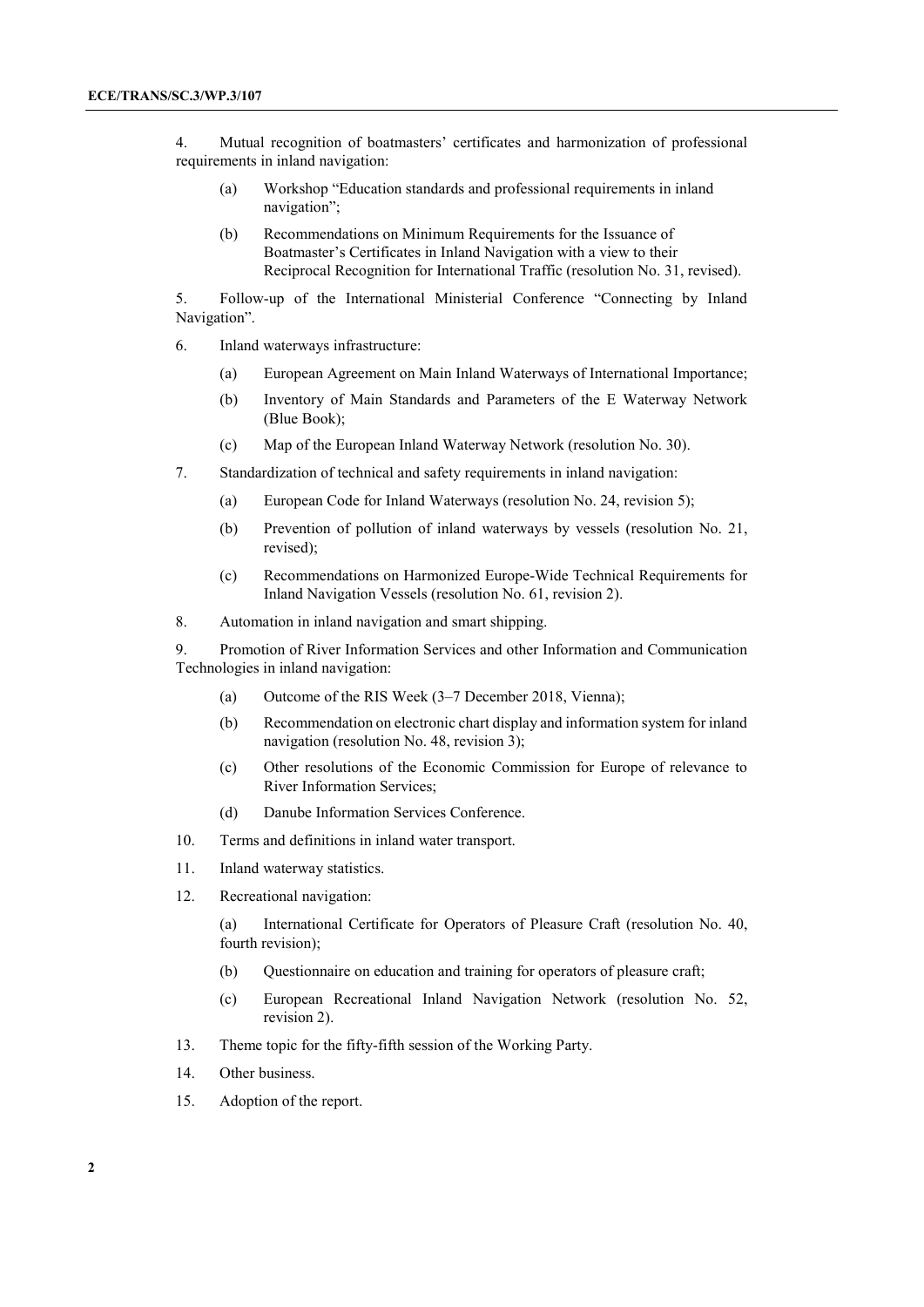## **II. Annotations**

## **1. Adoption of the agenda**

In accordance with the Commission's Rules of Procedure, the Working Party on the Standardization of Technical and Safety Requirements in Inland Navigation (the Working Party or SC.3/WP.3) may wish to adopt the agenda of its fifty-fourth session on the basis of the provisional agenda, supplemented by the list of working and informal documents as set out in Informal document SC.3/WP.3 No. 1 (2019).

### **Documentation**

ECE/TRANS/SC.3/WP.3/107, Informal document SC.3/WP.3 No. 1 (2019)

## **2. Election of officers**

In accordance with the Commission's Rules of Procedure, the Working Party may wish to elect a Chair and, possibly, a Vice-Chair for its fifty-fourth and fifty-fifth sessions.

## **3. Outcome of the sixty-second session of the Working Party on Inland Water Transport**

The Working Party will be informed about the main decisions taken by the Working Party on Inland Water Transport (SC.3) at its sixty-second session (3–5 October 2018).

#### **Documentation**

ECE/TRANS/SC.3/207

## **4. Mutual recognition of boatmasters' certificates and harmonization of professional requirements in inland navigation**

#### **(a) Workshop "Education standards and professional requirements in inland navigation"**

Following the decision of SC.3 at its sixty-second session (ECE/TRANS/SC.3/207, para. 95), the Working Party is invited to take part in the workshop on education standards and professional requirements in inland navigation. It will be dedicated to recent developments and programmes, amendments in the regulatory framework, sharing best practice, addressing new challenges and related issues.

Participants are invited to take part in the round table discussions on how to make the profession more attractive, the role of the Economic Commission for Europe and issues for further consideration.

#### **(b) Recommendations on Minimum Requirements for the Issuance of Boatmaster's Certificates in Inland Navigation with a view to their Reciprocal Recognition for International Traffic (resolution No. 31, revised)**

Based on the workshop discussions and issues for further consideration, SC.3/WP.3 may wish to consider the present status and possible updating of the Recommendations on Minimum Requirements for the Issuance of Boatmaster's Certificates in Inland Navigation with a view to their Reciprocal Recognition for International Traffic (resolution No. 31, revised).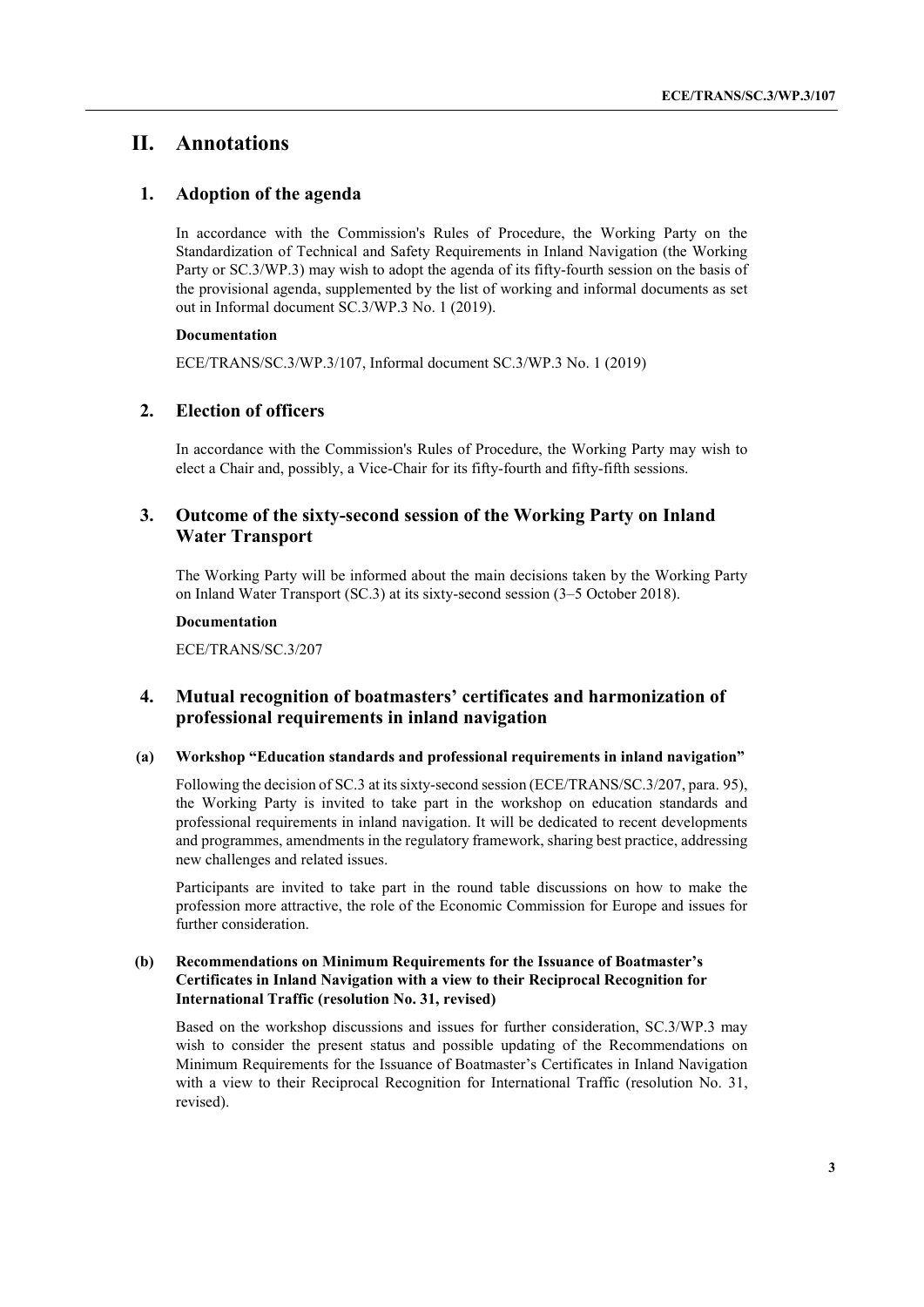#### **Documentation**

ECE/TRANS/SC.3/184

## **5. Follow-up of the International Ministerial Conference "Connecting by Inland Navigation"**

The Working Party will be informed about the status of the draft resolution of the Inland Transport Committee (ITC) prepared by SC.3 and transmitted to its eighty-first session for adoption (ECE/TRANS/SC.3/207, para. 15). The Working Party will be also informed about the progress in the number of signatories to the declaration.

The Working Party may wish to note that the White Paper on efficient and sustainable inland water transport in Europe that was endorsed by ITC in 2011 might need a revision, and decide to start work on an update.

The Working Party may wish to propose other actions as a follow-up to the declaration.

#### **Documentation**

ECE/TRANS/2019/15

#### **6. Inland waterways infrastructure**

#### **(a) European Agreement on Main Inland Waterways of International Importance**

The Working Party may wish to note that the updated text of AGN is available on the SC.3 web page.

Member States are invited to inform the Working Party about progress in the implementation of AGN.

#### **Documentation**

ECE/TRANS/120/Rev.4

### **(b) Inventory of Main Standards and Parameters of the E Waterway Network (Blue Book)**

The Working Party may wish to note that addendum 1 to the third revised edition of the Inventory of Main Standards and Parameters of the E Waterway Network (Blue Book) was adopted by SC.3 at its sixty-second session (ECE/TRANS/SC.3/207, para. 21) and is available on the SC.3 web page.

The Working Party will be informed about the outcome of the conference "Visions and opportunities for the transport network. Inland Navigation and River-Sea Shipping in the Baltic Sea Region" held on 6 November 2018 in Brussels that was dedicated to the project EMMA.

Member States and other stakeholders are invited to report on the current progress in inland waterway infrastructure development projects.

#### **Documentation**

ECE/TRANS/SC.3/144/Rev.3, ECE/TRANS/SC.3/144/Rev.3/Amend.1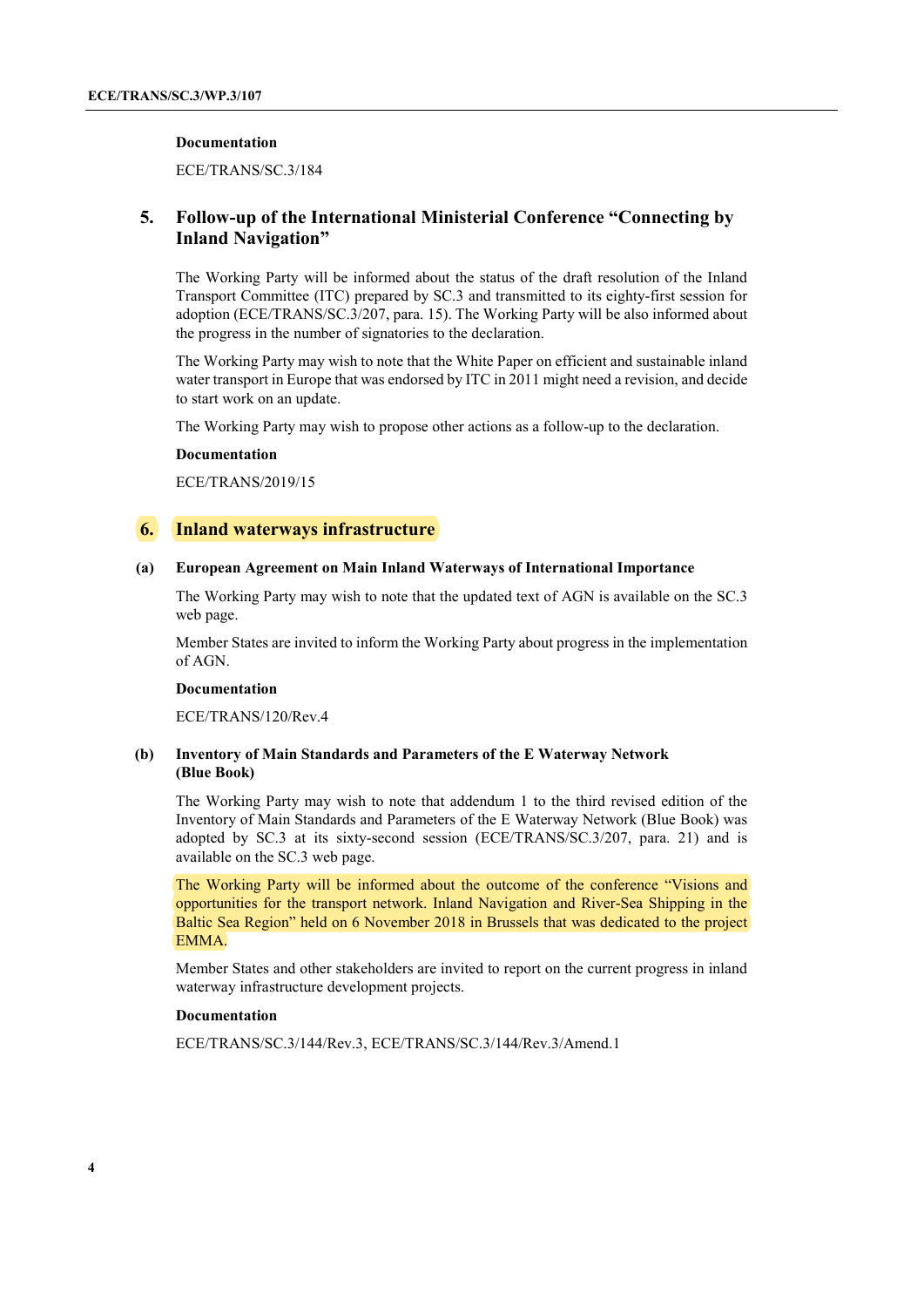#### **(c) Map of the European Inland Waterway Network (resolution No. 30)**

The Working Party may wish to note that, following the decision of SC.3 at its sixty-second session (ECE/TRANS/SC.3/207, paras. 25–26), the updated map of the European Inland Waterway Network in accordance with resolution No. 30 is available on the SC.3 web page.

## **7. Standardization of technical and safety requirements in inland navigation**

#### **(a) European Code for Inland Waterways (resolution No. 24, revision 5)**

The Working Party will be informed about the adoption of amendments to the European Code for Inland Waterways (CEVNI), revision 5, at the sixty-second session of SC.3 (ECE/TRANS/SC.3/207, para. 28), which are available on the SC.3 web page as ECE/TRANS/SC.3/115/Rev.5/Amend.2.

SC.3/WP.3 may wish to consider and approve the draft amendments to CEVNI proposed by the CEVNI Expert Group at its twenty-ninth meeting (ECE/TRANS/SC.3/WP.3/2019/1).

The Working Party will be informed about the outcome of the thirtieth meeting of the CEVNI Expert Group to be held in the first half of February 2019.

SC.3/WP.3 may wish to take note of the amendments to the Police Regulations for the Navigation of the Rhine adopted by the Central Commission for the Navigation of the Rhine (CCNR) in 2018 at its spring session, and provide guidance for the CEVNI Expert Group (ECE/TRANS/SC.3/WP.3/2019/9).

#### **Documentation**

ECE/TRANS/SC.3/115/Rev.5 and Amends.1–2, ECE/TRANS/SC.3/WP.3/2019/1 and ECE/TRANS/SC.3/WP.3/2019/9

#### **(b) Prevention of pollution of inland waterways by vessels (resolution No. 21, revised)**

Following the decision of SC.3 at its sixty-second session about revising the provisions of resolution No. 21 (ECE/TRANS/SC.3/207, paras. 41–42), the Working Party may wish to start discussion on this subject based on recent information about the current situation and national legislation in the sphere of prevention of pollution from river vessels, taking into account the information in ECE/TRANS/SC.3/WP.3/2019/2 and ECE/TRANS/SC.3/WP.3/ 2019/10. The Working Party may further wish to consider the proposal of Romania (ECE/TRANS/SC.3/WP.3/2019/3).

#### **Documentation**

ECE/TRANS/SC.3/179, TRANS/SC.3/150, ECE/TRANS/SC.3/WP.3/2019/2, ECE/TRANS/SC.3/WP.3/2019/3 and ECE/TRANS/SC.3/WP.3/2019/10

#### **(c) Recommendations on Harmonized Europe-Wide Technical Requirements for Inland Navigation Vessels (resolution No. 61, revision 2)**

The Working Party may wish to note that SC.3 at its sixty-second session adopted the second revision of resolution No. 61 as resolution No. 91 (ECE/TRANS/SC.3/172/Rev.2).

Following its decision at its fifty-third session (ECE/TRANS/SC.3/WP.3/106, para. 36), SC.3/WP.3 may wish to consider and preliminarily adopt the draft Chapter 8C, "Special provisions applicable to craft equipped with propulsion or auxiliary systems operating on fuels with a flashpoint equal to or lower than 55°C" (ECE/TRANS/SC.3/WP.3/2019/4).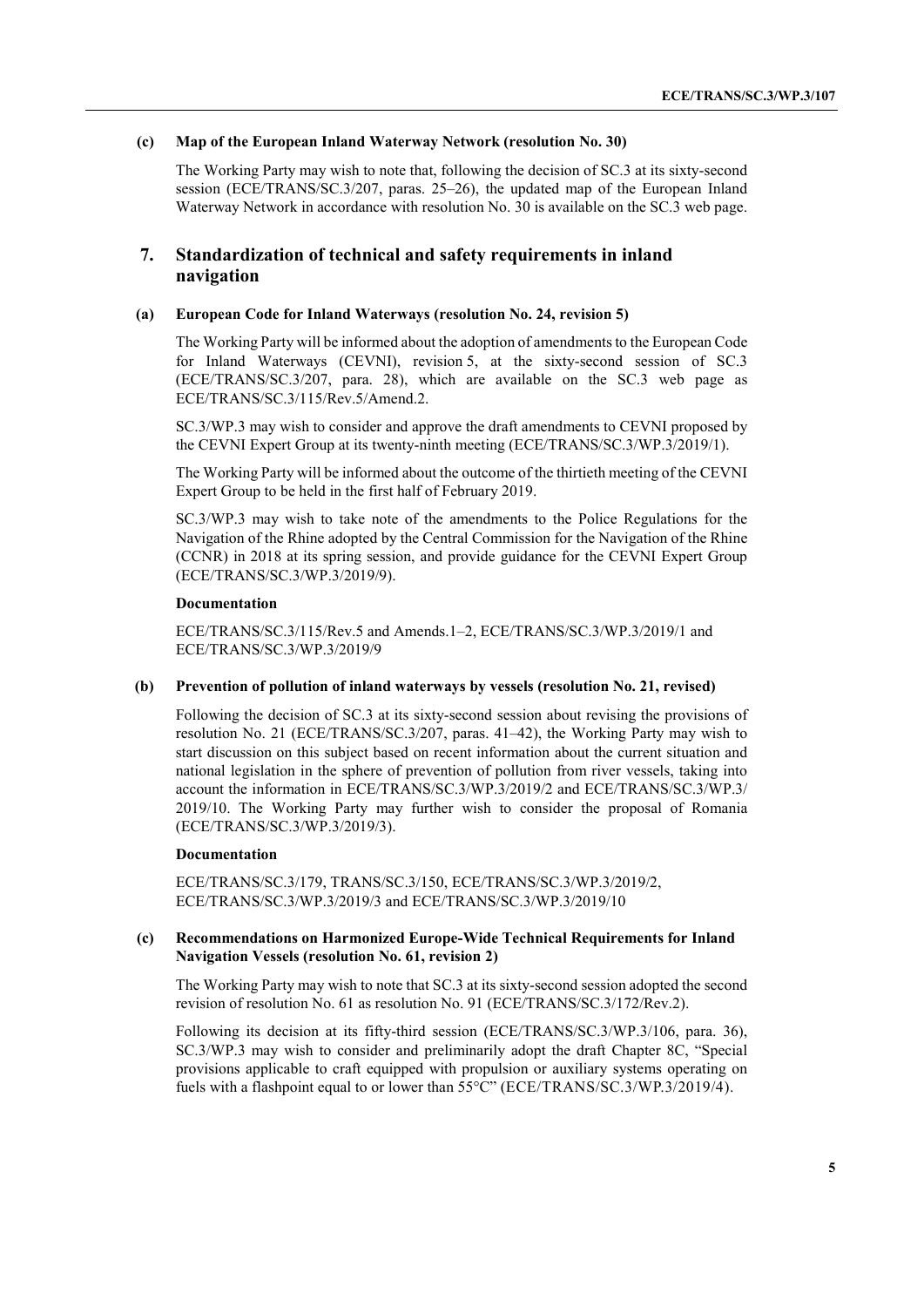SC.3/WP.3 may wish to continue discussion on aligning the annex to resolution No. 61 with the European Standard laying down technical requirements for inland navigation vessels (ES-TRIN), edition 2017, based on ECE/TRANS/SC.3/2018/8, ECE/TRANS/SC.3/WP.3/ 2019/5 and ECE/TRANS/SC.3/WP.3/2019/6.

The Working Party will be informed by the secretariat about the preparation of the Russian translation of the European Standard laying down technical requirements for inland navigation vessels (ES-TRIN), edition 2017.

#### **Documentation**

ECE/TRANS/SC.3/172/Rev.2, ECE/TRANS/SC.3/2018/8, ECE/TRANS/SC.3/WP.3/2019/4, ECE/TRANS/SC.3/WP.3/2019/5 and ECE/TRANS/SC.3/WP.3/2019/6

## **8. Automation in inland navigation and smart shipping**

The Working Party may wish to take note of the adoption by CCNR of the definitions and classification of automation levels for river vessels and may wish to provide guidance for the secretariat on further steps.

The Working Party may wish to note that the policy oriented segment to be held at the eightyfirst session of the Inland Transport Committee will be dedicated to automation in transport.

Participants are invited to inform SC.3/WP.3 about recent developments in this field.

#### **Documentation**

ECE/TRANS/2019/16

## **9. Promotion of River Information Services and other Information and Communication Technologies in inland navigation**

#### **(a) Outcome of the RIS Week (3–7 December 2018, Vienna)**

The Working Party will be informed about the main outcome of the River Information Services (RIS) Week held from 3 to 7 December 2018, Vienna.

#### **(b) Recommendation on electronic chart display and information system for inland navigation (resolution No. 48, revision 3)**

The Working Party may wish to start discussion on updating resolution No. 48, revision 3, "Recommendation on electronic chart display and information system for inland navigation", based on the proposal contained in ECE/TRANS/SC.3/WP.3/2019/7.

#### **Documentation**

ECE/TRANS/SC.3/156/Rev.3, ECE/TRANS/SC.3/WP.3/2019/7

#### **(c) Other resolutions of the Economic Commission for Europe of relevance to River Information Services**

The Working Party will be informed about the current status and updates to the Guidelines and Recommendations for River Information Services (resolution No. 57), the International Standard for Tracking and Tracing on Inland Waterways (resolution No. 63), the International Standard for Electronic Ship Reporting in Inland Navigation (resolution No. 79) and the International Standard for Notices to Skippers (resolution No. 80) and provide guidance to the secretariat.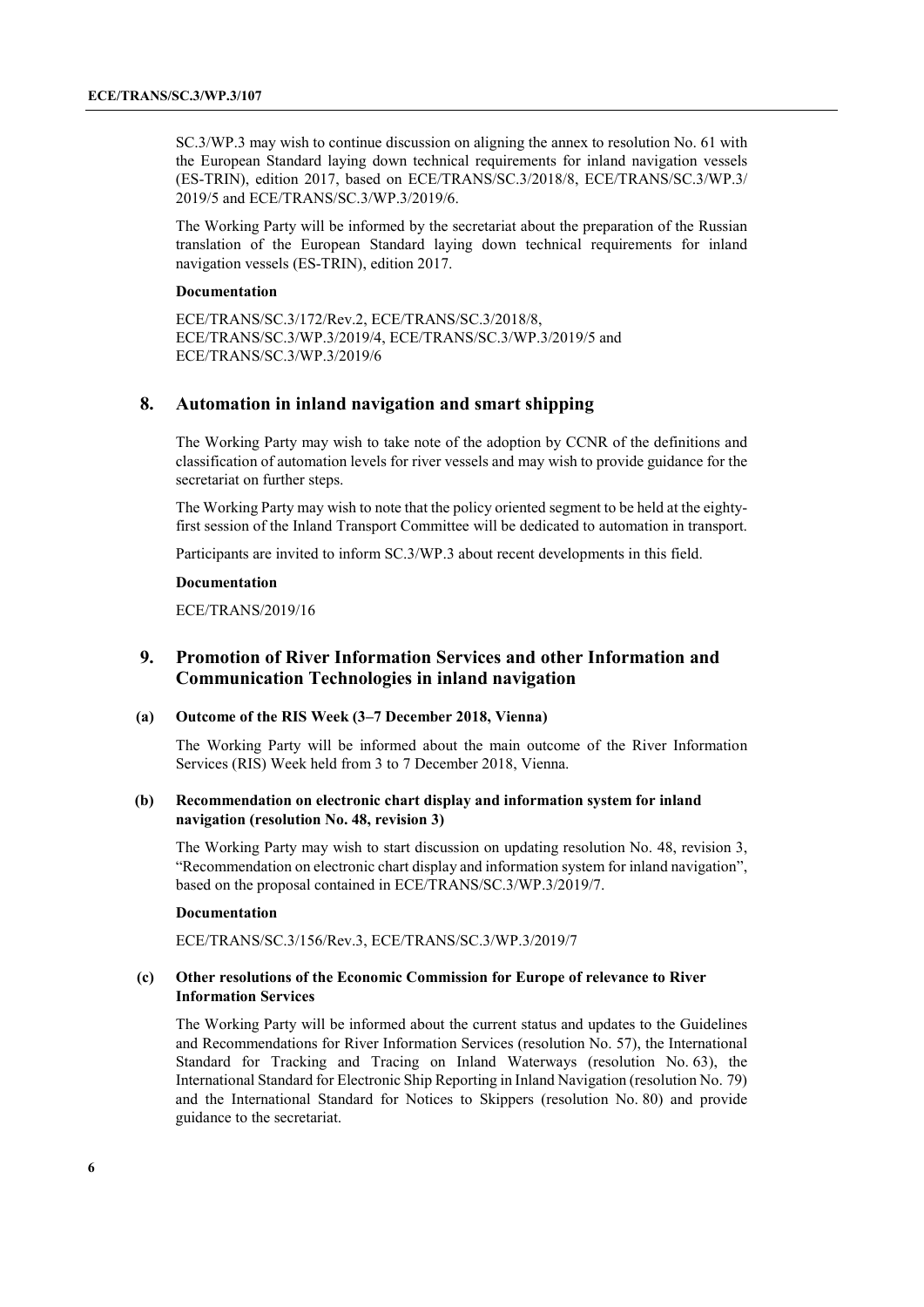The Working Party may wish to exchange information about the implementation of RIS by governments and river commissions.

#### **Documentation**

ECE/TRANS/SC.3/165/Rev.1 and Amend.1, ECE/TRANS/SC.3/166/Rev.3, ECE/TRANS/SC.3/176/Rev.1, ECE/TRANS/SC.3/198, ECE/TRANS/SC.3/199, ECE/TRANS/SC.3/WP.3/2016/6/Rev.1

#### **(d) Danube Information Services Conference**

The Working Party will be informed by the secretariat about the Danube Information Services Conference (DISC'18) held on 12 and 13 December 2018 in Bratislava.

## **10. Terms and definitions in inland water transport**

Following the decision of SC.3 to start work on a glossary of terms in inland water transport (ECE/TRANS/SC.3/207, para. 92), the Working Party may wish to consider the proposal prepared by the secretariat (ECE/TRANS/SC.3/WP.3/2019/8) and decide on the next steps.

#### **Documentation**

ECE/TRANS/SC.3/2018/15–ECE/TRANS/WP.5/2018/5, ECE/TRANS/SC.3/WP.3/2019/8, Informal document SC.3 No. 18 (2018)

#### **11. Inland waterway statistics**

Following the decision of SC.3 at its sixty-second session to include an E-Inland Waterway traffic census in the agenda of SC.3/WP.3 (ECE/TRANS/SC.3/207, para. 87), the Working Party may wish to take note of the ongoing work by the secretariat on this issue and provide guidance.

#### **Documentation**

ECE/TRANS/SC.3/2018/14

## **12. Recreational navigation**

#### **(a) International Certificate for Operators of Pleasure Craft (Resolution No. 40, fourth revision)**

The Working Party may wish to consider the proposal for a road map on implementing resolution No. 40, International Certificate for Operators of Pleasure Craft (ICC) to assist countries that wish to accept resolution No. 40, which was prepared by the Informal Working Group on recreational navigation, and decide as appropriate.

Member States are invited to provide updates, if any, on the application and recognition of ICC, the terms and limitations imposed by governments when issuing ICC, including restrictions on the size or type of boat, and related issues.

#### **Documentation**

ECE/TRANS/SC.3/147/Rev.4 and Amend.1, ECE/TRANS/SC.3/WP.3/2019/11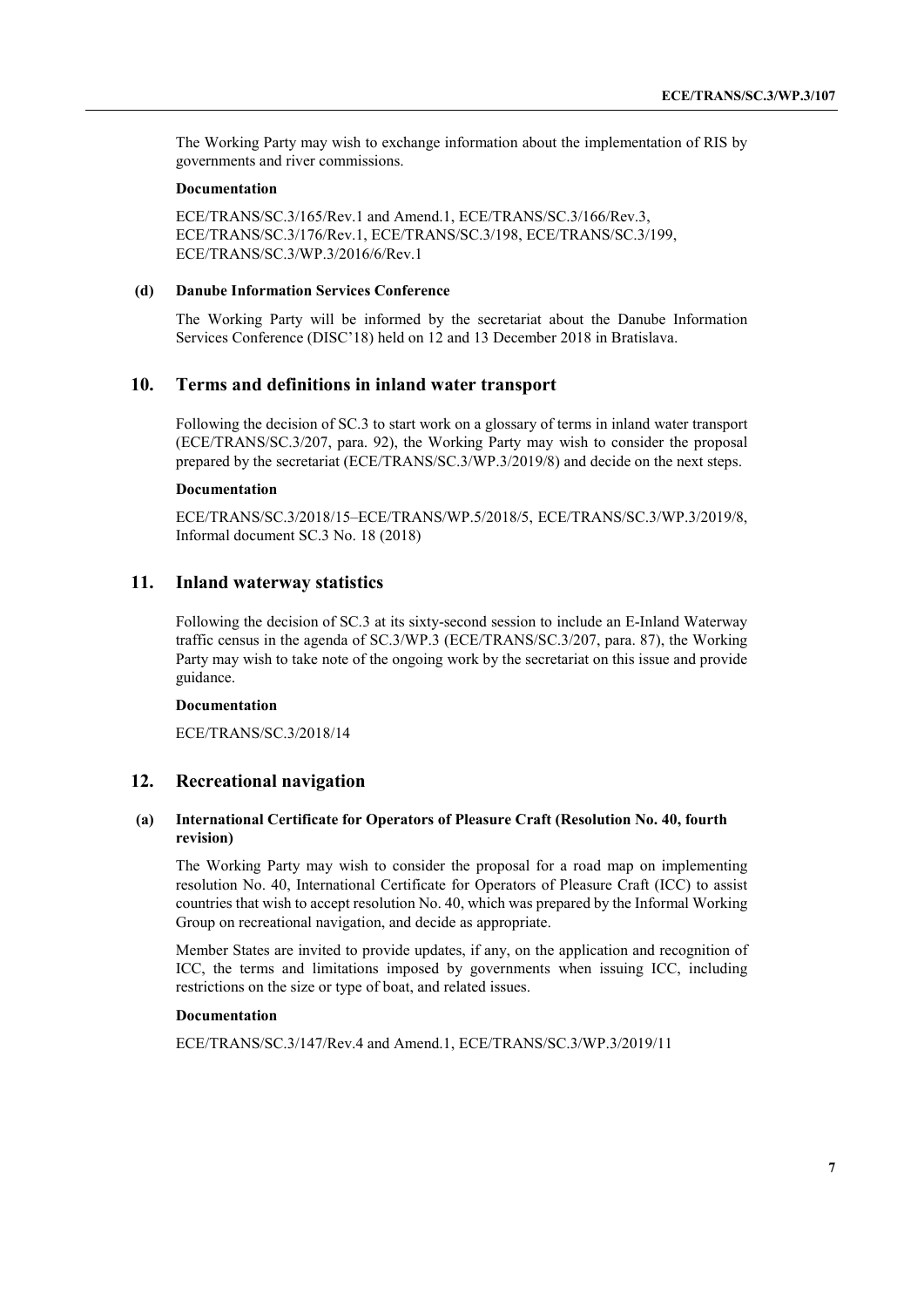#### **(b) Questionnaire on education and training for operators of pleasure craft**

At its third meeting held from 1 to 2 October 2018 in Geneva, the Informal Working Group on recreational navigation prepared a draft questionnaire on the application of the International Certificate for Operators of Pleasure Craft (ICC), education and training for operators of pleasure craft with a view to identifying common practices and using this information in its further work. It is proposed that this questionnaire should be addressed to national governments, giving the option for them to nominate a national organization overseeing training on their behalf to respond for them if they wish.

The Working Party may wish to consider and approve the draft questionnaire presented in ECE/TRANS/SC.3/WP.3/2019/11. SC.3/WP.3 may also wish to determine the list of member States whom this questionnaire should be addressed to, and complete it with countries outside the ECE region.

#### **Documentation**

ECE/TRANS/SC.3/WP.3/2019/11

#### **(c) European Recreational Inland Navigation Network (Resolution No. 52, revision 2)**

The Working Party will be informed that the second revision of resolution No. 52, adopted by SC.3 at its sixty-second session as resolution No. 92 (ECE/TRANS/SC.3/207, para. 85), and the updated map of the European Recreational Inland Navigation Network (AGNP) are available on the SC.3 web page.

The participants are invited to provide further updates to AGNP, if any.

#### **Documentation**

ECE/TRANS/SC.3/164/Rev.2

## **13. Theme topic for the fifty-fifth session of the Working Party**

The Working Party may wish to decide on a theme topic for its fifty-fifth session. The topics that could be discussed under this theme are:

- Encouraging the realization of a modern fleet and fostering innovations
- Building an inland waterway infrastructure that is resilient to climate change
- Inland water transport and sustainable cities.

Furthermore, the Working Party should focus on the implementation of the Sustainable Development Goals.

## **14. Other business**

At the time of drafting this provisional agenda, there were no proposals under this item.

## **15. Adoption of the report**

In accordance with established practice, SC.3/WP.3 will adopt the decisions taken at its fiftyfourth session on the basis of a draft prepared by the secretariat.